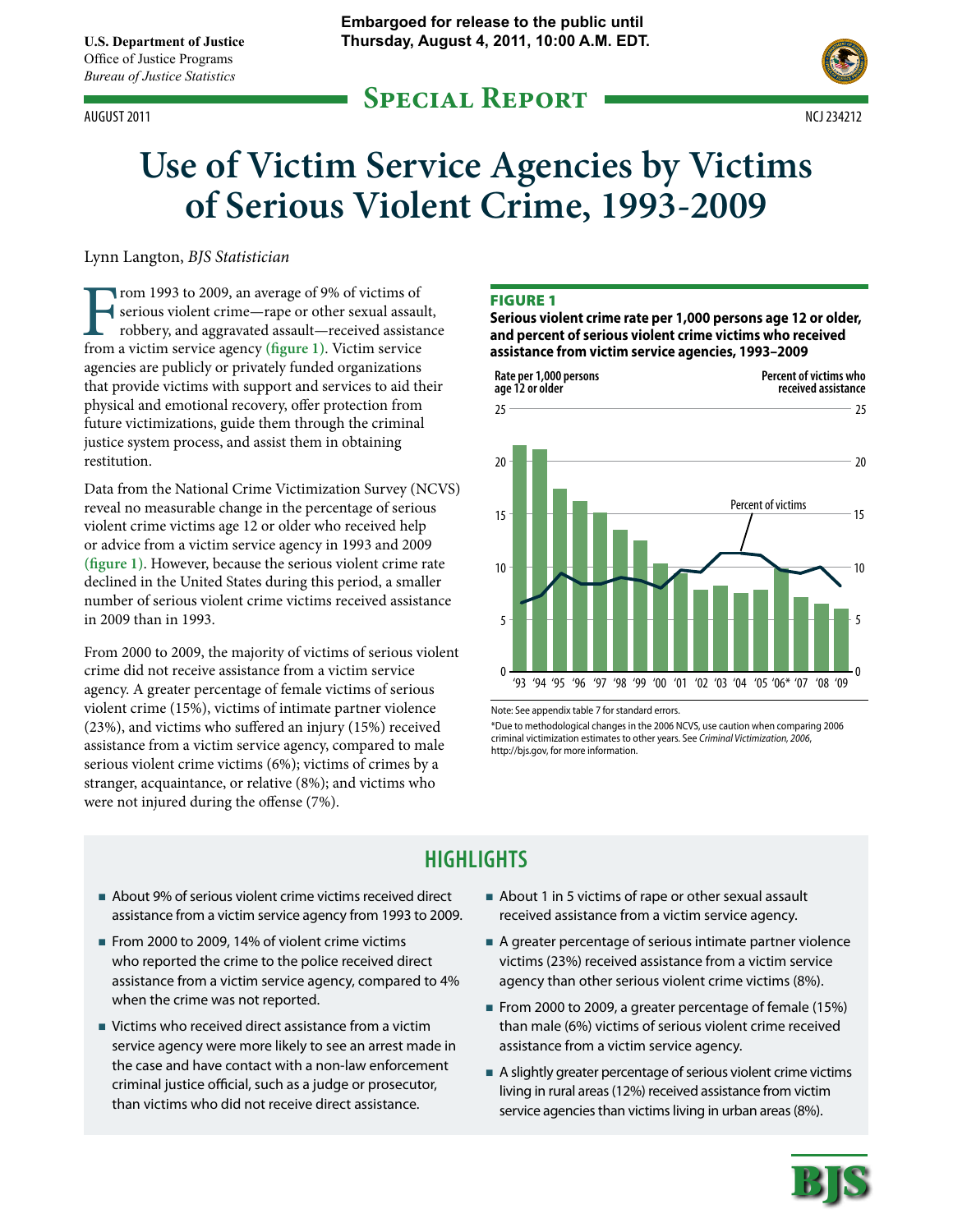Victims who received direct assistance from a victim service agency were more likely to experience a follow-up criminal justice system action related to the crime, such as an arrest or contact from a judge or prosecutor, compared to victims who did not receive assistance from a victim service agency.

Using data from the NCVS, this report primarily examines the trends from 2000 to 2009 in the percentage and type of crime victims who received assistance from a victim service agency. It also examines the relationship between victims receiving assistance and reporting the crime to the police, and other criminal justice system actions pertaining to the crime.

# **From 1993 to 2009, the percentage of victims receiving assistance from victim service agencies remained relatively stable**

While the percentage of serious violent crime victims who received assistance from victim service agencies remained relatively stable from 1993 to 2009, the number of victims who received assistance declined. From 1993 to 1999, an annual average of 297,000 serious violent crime victims received assistance, compared to an annual average of 193,000 from 2000 to 2009 (not shown in a table).\* The percentage of serious violent crime victims who received assistance from a victim service agency increased slightly during the mid-2000s before returning to a level in 2009 comparable to 1993 **(figure 2)**.

In 1993 a similar percentage (3%) of serious violent crime victims' received assistance from government-funded and privately funded victim service agencies. However, the percentage of victims who received assistance from a government-funded victim service agency increased from about 3% in 1993 to about 5% in 2009. In 2009, the percentage of victims who received assistance from a publicly funded agency (5%) was more than double the percentage of victims who received assistance from a privately funded agency (2%).

# **A greater percentage of serious violent crime victims received assistance when the crime was reported to the police (14%), compared to victims whose victimization was not reported (4%)**

From 2000 to 2009, about 58% of serious violent crimes were reported to the police (not shown in a table). The percentage of serious violent crime victims who received assistance from a victim service agency was more than 3 times greater among those whose victimization was reported to the police (14%) compared to those whose victimizations was not reported (4%) **(table 1)**. About 1.5 million serious violent

crime victims who reported to the police received assistance from a victim service agency during the 10-year period, while about 300,000 victims who did not report received assistance (not shown in a table). The apparent relationship between the victim reporting the crime to the police and receiving assistance may suggest that the police refer victims to victim service agencies or that a greater percentage of victims decide to contact the police after receiving assistance. About 9.5 million victims who reported to the police did not receive assistance during the 10-year period (not shown in a table).

#### Figure 2

#### **Serious violent crime victims who received assistance from victim service agencies, by type of agency, 1993–2009**

20 Percent of victims



Note: See appendix table 8 for standard errors. Due to methodological changes in the 2006 NCVS, use caution when comparing 2006 criminal victimization estimates to other years. See *Criminal Victimization, 2006*, http://bjs.gov, for more information.

#### Table 1

**Serious violent crime victims who received direct assistance from victim service agencies, by whether victimization was reported to the police, 2000–2009**

> **Percent of serious violent crime victims who received direct assistance from victim service agencies when victimization was—**

|       | - - - -                |                            |  |  |  |  |
|-------|------------------------|----------------------------|--|--|--|--|
| Year  | Reported to the police | Not reported to the police |  |  |  |  |
| Total | 14%                    | 4%                         |  |  |  |  |
| 2000  | 11%                    | 4%                         |  |  |  |  |
| 2001  | 15                     | 2!                         |  |  |  |  |
| 2002  | 14                     | 3!                         |  |  |  |  |
| 2003  | 13                     | 9                          |  |  |  |  |
| 2004  | 16                     | 4!                         |  |  |  |  |
| 2005  | 16                     | 5                          |  |  |  |  |
| 2006* | 15                     | 4                          |  |  |  |  |
| 2007  | 14                     | 4!                         |  |  |  |  |
| 2008  | 13                     | 5!                         |  |  |  |  |
| 2009  | 12                     | 3!                         |  |  |  |  |

Note: Excludes victims who did not know if the crime was reported to the police. See appendix table 9 for standard errors.

\*Due to methodological changes in the 2006 NCVS, use caution when comparing 2006 criminal victimization estimates to other years. See *Criminal Victimization, 2006*, http://bjs.gov, for more information.

! Interpret with caution; estimate based on 10 or fewer sample cases, or coefficient of variation is greater than 50%.

<sup>\*</sup>The counts exclude victims of simple assault, property crimes, and other crimes reported in the NCVS, such as identity theft and stalking, who also received assistance from victim service agencies. Estimates generated by other organizations on the use of victim service agencies may also include the family and friends of victims who received assistance and may count each repeated use of services separately.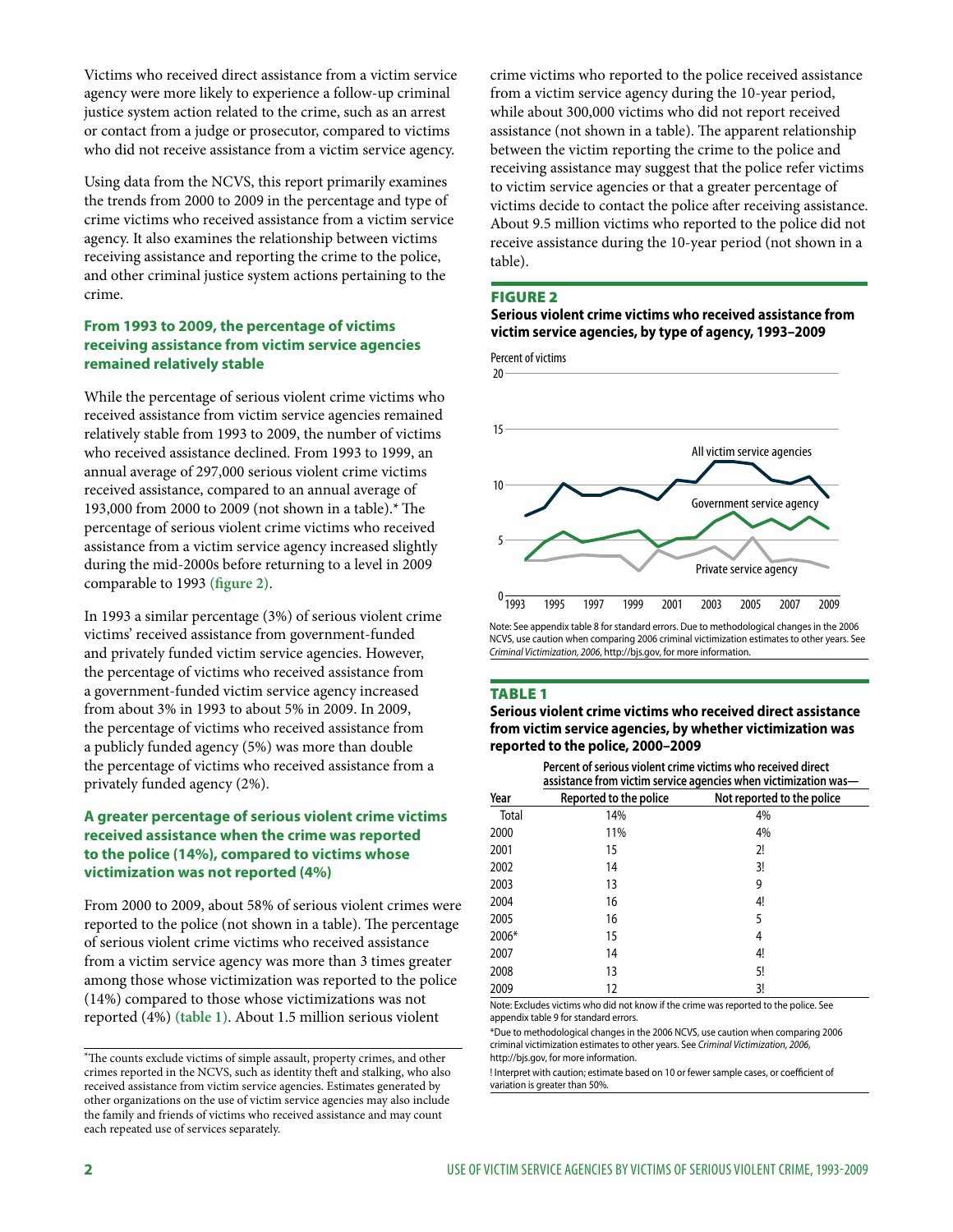Among persons whose victimization was reported to the police, the percentage receiving assistance was similar in 2009 (12%) and 2000 (11%). However, during this period the percentage of victims who reported to the police and received assistance varied depending on victim and crime characteristics (appendix table 1).

# **A greater percentage of serious violent crime victims who received assistance experienced a follow-up criminal justice system action compared to those who did not receive assistance**

The NCVS collects data on four types of criminal justice system actions that can be taken in response to a crime: police are notified of the crime, a formal complaint is signed, an arrest is made, and the victim receives contact from a non-law enforcement criminal justice authority, such as a prosecutor or a judge. From 2000 to 2009, a greater percentage of victims who received assistance from a victim service agency experienced each type of follow-up action than victims who did not receive assistance **(figure 3)**. The percentage of victims who experienced all four types of criminal justice system actions was more than 5 times greater among victims who received assistance (24%) than among victims who did not (4%).

Similarly, the percentage of victims who received assistance from victim service agencies was greater among victims who had experienced all four types of criminal justice system action (39%) than those who had not (8%) (appendix table 4). Together, these finding may suggest that some victims who receive assistance take steps to move the case through the process and that some victims whose cases have moved further through the system may then receive assistance.

# **From 2000 to 2009, about 1 in 5 victims of rape or other sexual assault received assistance from a victim service agency**

Overall, a greater percentage of serious violent crime victims (10%) than victims of simple assault (7%) and property crime (2%) received assistance from a victim service agency from 2000 to 2009 **(table 2)**. Among violent crime victims, more than double the percentage of rape or other sexual assault victims (21%) received assistance from a victim service agency, compared to victims of robbery (8%), aggravated assault (9%), and simple assault (7%).

#### Figure 3

**Serious violent crime victims who received follow-up criminal justice system action, by type of action, 2000–2009**



Note: See appendix table 10 for standard errors.

#### **TABLE 2**

| Victims who received assistance from victim service agencies, by type of offense, 2000–2009 |  |  |  |  |
|---------------------------------------------------------------------------------------------|--|--|--|--|
|                                                                                             |  |  |  |  |

|       |     | Serious violent crime victims |         |                    |                |                             |
|-------|-----|-------------------------------|---------|--------------------|----------------|-----------------------------|
| Year  | All | Rape/sexual assault           | Robbery | Aggravated assault | Simple assault | Property crime <sup>a</sup> |
| Total | 10% | 21%                           | 8%      | 9%                 | 7%             | 2%                          |
| 2000  | 8%  | 25%                           | 7%      | 5%                 | 9%             | 2%                          |
| 2001  | 10  | 23                            |         |                    |                |                             |
| 2002  | ۱0  | 19                            | 10      |                    |                |                             |
| 2003  |     |                               | 10      |                    |                |                             |
| 2004  |     |                               |         |                    |                |                             |
| 2005  |     | 22                            |         |                    |                |                             |
| 2006b | ιU  | 16                            |         |                    |                |                             |
| 2007  |     | 24                            |         |                    |                |                             |
| 2008  |     | 18                            |         |                    |                |                             |
| 2009  |     | 13!                           |         |                    |                |                             |

Note: See appendix table 11 for standard errors.

aIncludes burglary, motor vehicle theft, and theft.

bDue to methodological changes in the 2006 NCVS, use caution when comparing 2006 criminal victimization estimates to other years. See *Criminal Victimization, 2006*, http://bjs.gov, for more information.

! Interpret with caution; estimate based on 10 or fewer sample cases, or coefficient of variation is greater than 50%.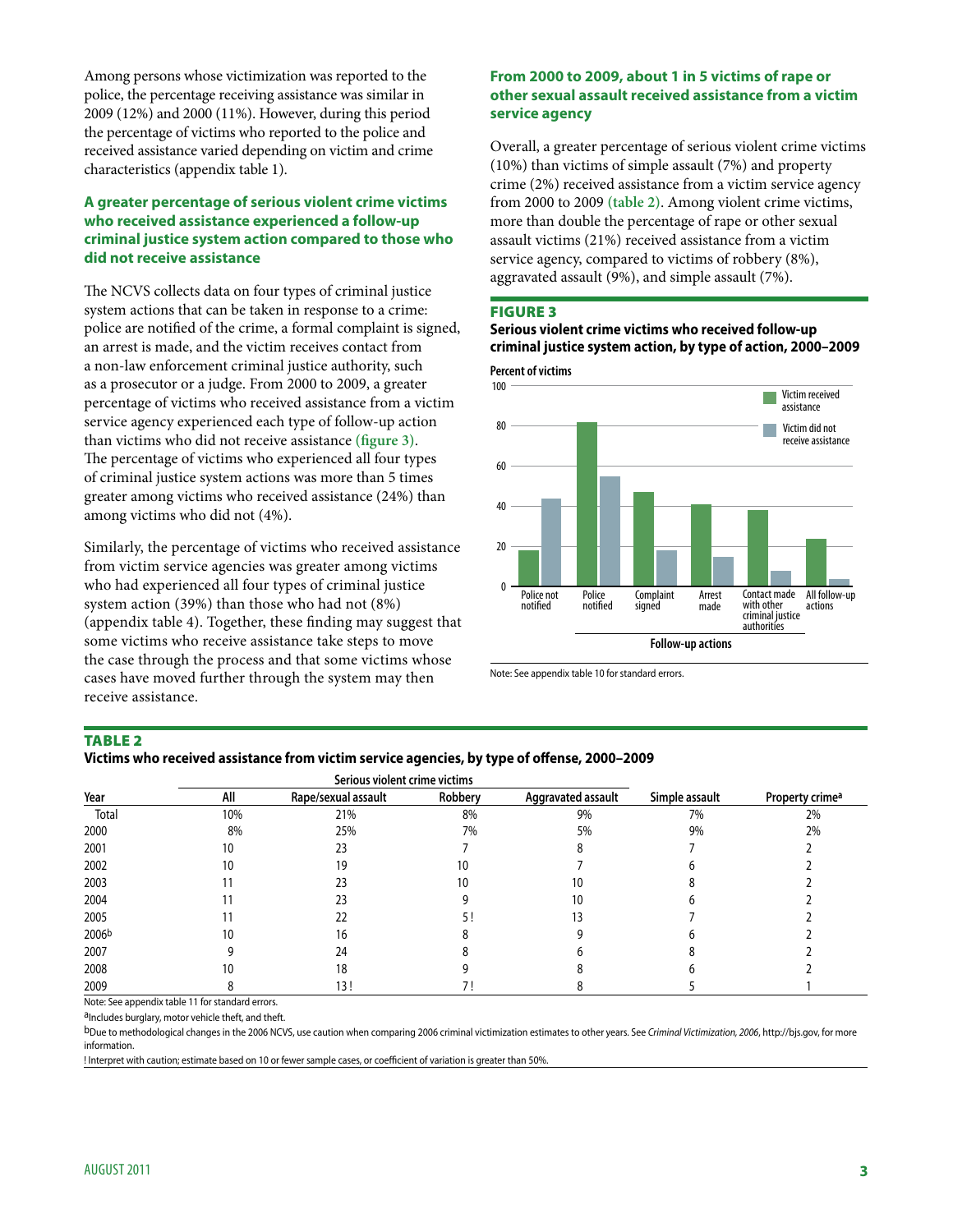The percentage of property and serious violent crime victims who received assistance remained relatively stable from 2000 to 2009, while the percentage of simple assault victims who received assistance decreased from about 9% in 2000 to about 5% in 2009. Comparing 2000 to 2009, there were no measurable changes in the percentage of victims of rape or other sexual assault, robbery, or aggravated assault who received assistance from a victim service agency.

While rape or other sexual assault victimizations accounted for 12% of the total serious violent crime victimizations, they accounted for 24% of those who received assistance among victims whose victimization was reported to the police. Among serious violent crime victims whose victimization was not reported to the police, rape or other sexual assault victims accounted for 35% of those who received assistance (not shown in a table). Compared to victims of robbery (4%) and aggravated assault (3%), a greater percentage of rape or other sexual assault victims (9%) who did not report to the police received assistance from victim service agencies (appendix table 1). This finding may suggest that rape victims are more likely to be referred to victim service agencies through non-law enforcement organizations, like hospitals or counselors, or that these victims are more likely to seek out services on their own.

# **Victims of crimes perpetrated by an intimate partner or resulting in an injury were more likely to receive assistance from a victim service agency**

From 2000 to 2009, nearly 1 in 4 victims of serious violent crime committed by a spouse, partner, boyfriend, girlfriend, or a former intimate partner received assistance from a victim service agency **(table 3)**. Despite a similar percentage

#### **TABLE 3**

**Serious violent crime victims who received assistance from victim service agencies, by victim-offender relationship, 2000–2009**

| Year  | Intimate partner | Non-intimate partner |
|-------|------------------|----------------------|
| Total | 23%              | 8%                   |
| 2000  | 29%              | 7%                   |
| 2001  | 19               | 9                    |
| 2002  | 23               | 8                    |
| 2003  | 29               | 9                    |
| 2004  | 26               | 10                   |
| 2005  | 27               | 10                   |
| 2006* | 21               | 8                    |
| 2007  | 21               | 8                    |
| 2008  | 22               | 8                    |
| 2009  | 22               | 6                    |

Note: See appendix table 12 for standard errors. Due to methodological changes in the 2006 NCVS, use caution when comparing 2006 criminal victimization estimates to other years. See *Criminal Victimization, 2006*, http://bjs.gov, for more information.

of victims of intimate partner (60%) and non-intimate (57%) violence who reported to the police during the 10-year period, a greater percentage of victims of serious violent crimes committed by intimate partners (23%) received assistance from a victim service agency than other serious violent crime victims (8%) who were not intimately involved with their offender. Among serious violent crime victims whose victimization was not reported to the police, victims of intimate partners violence accounted for 36% of victims who received assistance (not shown in a table). Similar to victims of rape and other sexual assault, a greater percentage of victims of intimate partner violence who did not report to the police (15%) received assistance from victim service agencies compared to victims of other serious violent crimes committed by nonintimates (3%) (appendix table 1).

Victims who were injured during a serious violent crime were more likely to report the crime to the police (66%) than victims who were not injured (53%). From 2000 to 2009, a greater percentage of serious violent crime victims who were injured (15%) during the crime received assistance from a victim service agency, compared to those who were not injured (7%) **(figure 4)**. A similar percentage of victims who suffered serious injuries (15%) (such as broken bones, internal injuries, or loss of consciousness) and those who suffered minor injuries (14%) (such as scratches and bruises) received assistance from a victim service agency.

#### Figure 4

**Serious violent crime victims who received direct assistance from victim service agencies, by type of injury, 2000–2009**

#### **Percent of victims**



Note: See appendix table 13 for standard errors.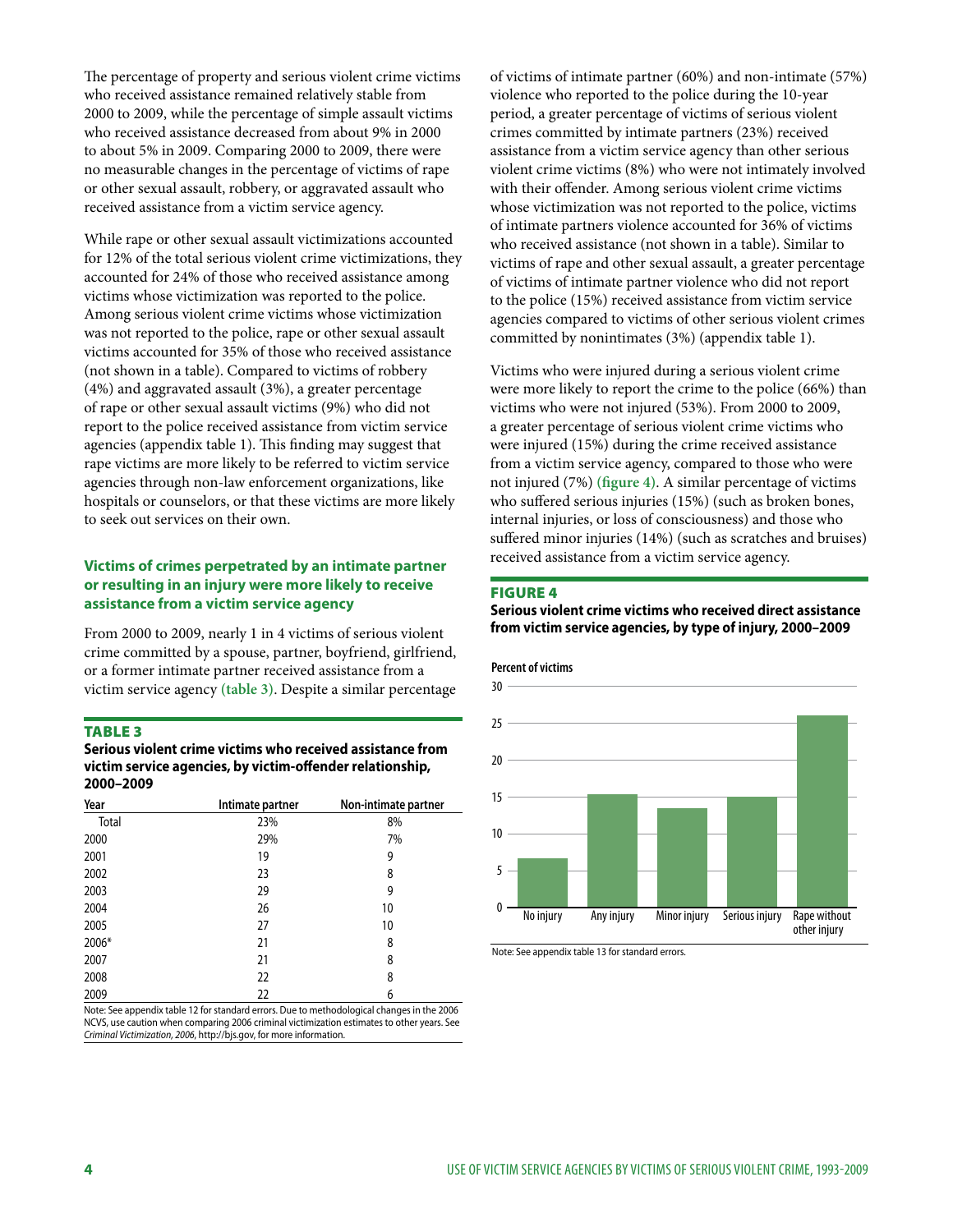# **A lower percentage of younger and male serious violent crime victims received assistance from a victim service agency, compared to older and female victims**

From 2000 to 2009, a greater percentage of female (15%) serious violent crime victims received assistance from a victim service agency, compared to male serious violent crime victims (6%) **(figure 5)**. Though 43% of serious violent crime victimizations were against women, women accounted for about two-thirds (66%) of the victims who received assistance from a victim service agency (not shown in a table).

The percentage of victims of serious violent crime who received assistance from a victim service agency was greater among victims age 35 or older (12%), compared to victims between 18 and 34 years old (9%). Among victims of serious violent crime, a lower percentage of Hispanic victims (6%) than victims who were black (non-Hispanic) (9%), white (non-Hispanic) (11%), or of more than one race (17%) received assistance from a victim service agency. Among blacks, whites, and Hispanics there were no measurable differences in the percentage of victims who received services in urban, suburban, and rural areas (appendix table 2).

#### Figure 5

**Serious violent crime victims who received direct assistance from victim service agencies, by victim characteristics, 2000–2009**



Note: See appendix table 14 for standard errors.

! Interpret data with caution; estimate based on 10 or fewer sample cases, or coefficient of variation is greater than 50%.

\*Excludes persons of Hispanic/Latino origin.

A slightly greater percentage of serious violent crime victims living in households in rural areas (12%) received assistance from victim service agencies than victims living in urban areas (9%) **(figure 6)**. There were no measurable differences in the percentage of serious violent crime victims who received assistance from victim service agencies by income level. However, a greater percentage of victims with a household income of less than \$25,000 living in rural areas (16%) received assistance compared to those living in urban areas (9%). In rural areas, nearly (50%) of victims who received assistance lived in households with an income of less than \$25,000, while 38% of serious violent crime in rural areas was against persons in that income category (not shown in a table).

#### Figure 6

**Serious violent crime victims who received direct assistance from victim service agencies, by household characteristics, 2000–2009**



Note: See appendix table 15 for standard errors.

\*Data on household income not available for 19.6% of victims.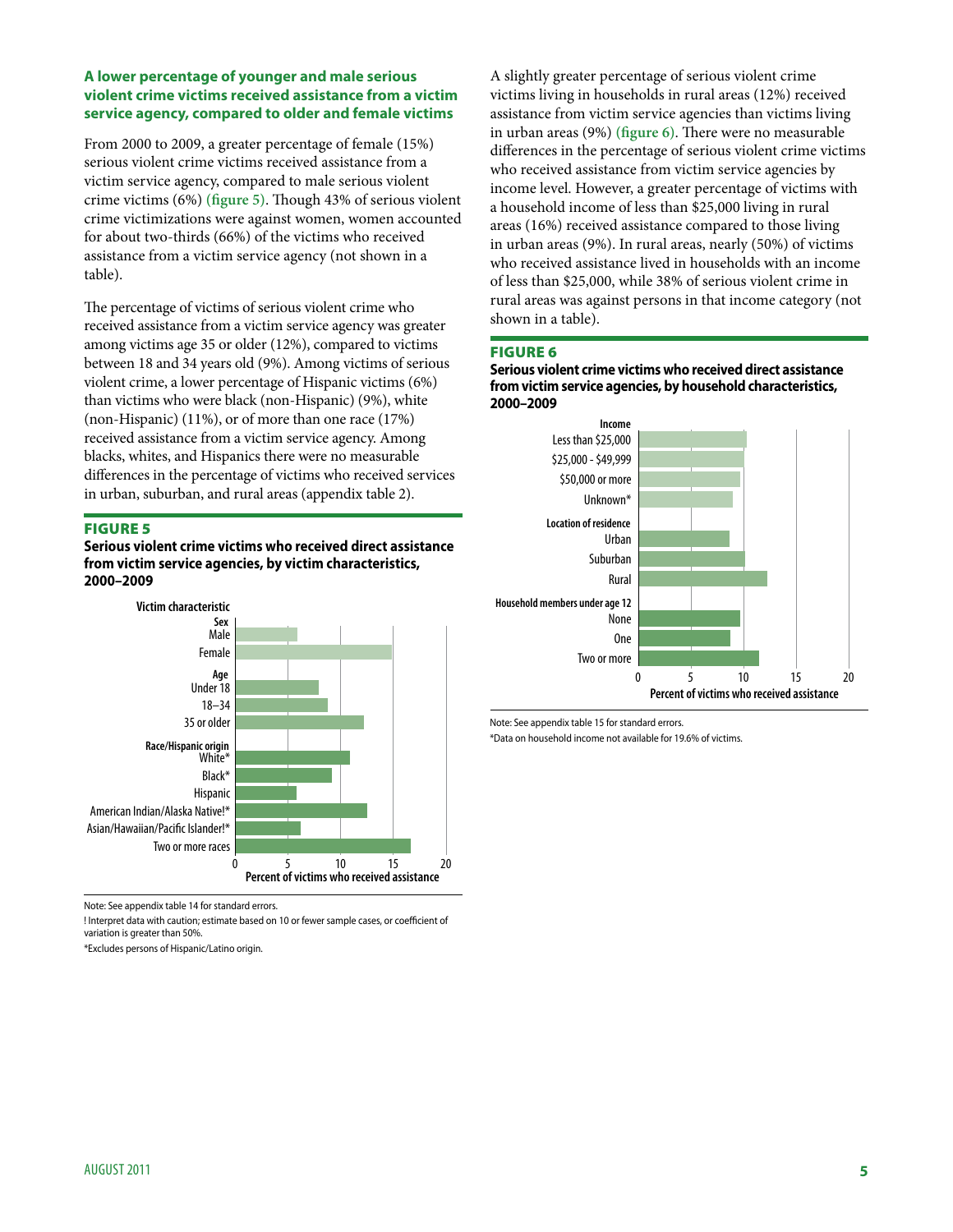# **Methodology**

The National Crime Victimization Survey (NCVS) is an annual data collection conducted by the U.S. Census Bureau for the Bureau of Justice Statistics (BJS). The NCVS collects information on nonfatal crimes, both reported and not reported to the police, against persons age 12 or older in a nationally representative sample of U.S. households. Survey results are based on data gathered from residents living throughout the United States, including persons living in group quarters, such as dormitories, rooming houses, and religious group dwellings. The survey excludes personnel living in military barracks and persons living in institutional settings, such as correctional or hospital facilities. For more detail, see the *Survey Methodology for Criminal Victimization in the United States, 2007* at http://bjs.gov.

The NCVS asks all victims two questions pertaining to the use of victim services:

- l. Did you (or someone in your household) received any help or advice from any office or agency other than the police that deals with victims of crime?
- 2. (If yes to the first question) Was that a government or private agency?

The analyses in this report use data from these two questions.

#### *Standard error computations*

If estimates are derived from a sample rather than the entire population, as is the case with the NCVS, caution is warranted when drawing conclusions about the size of one population estimate in comparison to another, or whether a time series of population estimates is changing. Although one estimate may be larger than another, estimates based on responses from a sample of the population each have some degree of sampling error. The sampling error, or margin of error, of an estimate depends on several factors, including the amount of variation in the responses, the size and representativeness of the sample, and the size of the subgroup for which the estimate is computed.

One measure of the sampling error associated with an estimate is the standard error. The standard error can vary from one estimate to the next. In general, a smaller standard error provides a more reliable approximation of the true value than an estimate with a higher standard error. Estimates with relatively large standard errors are associated with less precision and reliability, and should be interpreted with caution.

The relative standard error (RSE) is a measure of an estimate's reliability. The RSE is the ratio of the standard error to the estimate. In this report, the RSE was calculated for all estimates, and in cases where the RSE was greater than 50% or when the estimate is based on 10 or fewer sample cases, the estimate was noted with a "!" symbol. Such estimates should be interpreted with caution.

A statistical test is used to determine whether differences in means or percentages are statistically significant once sampling error is taken into account. Comparisons made in the text were tested for statistical significance at the *p* < .05 level to ensure that the differences were larger than might be expected due to sampling variation. Significance testing calculations were conducted at BJS using statistical programs developed specifically for the NCVS by the U.S. Census Bureau. These programs take into consideration many aspects of the complex NCVS sample design when calculating estimates. Standard errors for average annual estimates were calculated based on the ratio of the sums of victimizations and respondents across years.

Many of the variables examined in this report may be related to one another and to other variables not included in the analyses. Complex relationships among variables were not fully explored in this report and warrant more extensive analysis. Readers are cautioned not to draw causal inferences based on the results presented.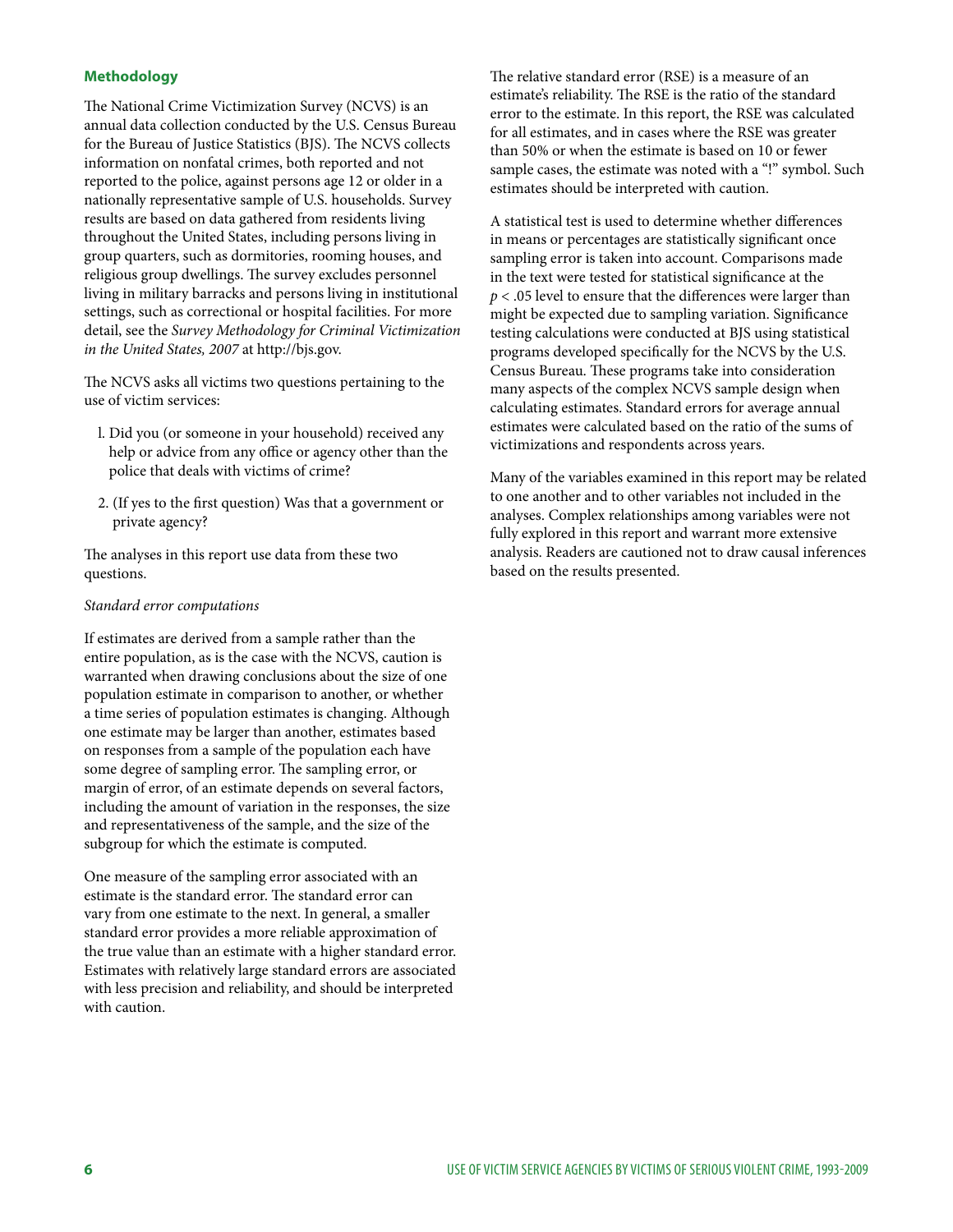#### **Serious violent crime victims who received direct assistance from victim service agencies, by crime and victim characteristics and whether victimiztion was reported to police, 2000–2009**

|                                         | Victimization was reported to police |                        | Victimization was not reported to police |                        |  |
|-----------------------------------------|--------------------------------------|------------------------|------------------------------------------|------------------------|--|
|                                         |                                      | Percent of victims who |                                          | Percent of victims who |  |
| <b>Crime and victim characteristics</b> | <b>Number of victimizations</b>      | received assistance    | <b>Number of victimizations</b>          | received assistance    |  |
| All                                     | 11,191,400                           | 14%                    | 7,930,900                                | 4%                     |  |
| Type of crime                           |                                      |                        |                                          |                        |  |
| Rape/sexual assault                     | 990,400                              | 37%                    | 1,318,200                                | 9%                     |  |
| Robbery                                 | 3,725,800                            | 11                     | 2,407,300                                | 4                      |  |
| Aggravated assault                      | 6,475,300                            | 12                     | 4,205,400                                | 3                      |  |
| Victim-offender relationship            |                                      |                        |                                          |                        |  |
| <b>Intimates</b>                        | 1,234,600                            | 29%                    | 812,700                                  | 15%                    |  |
| <b>Nonintimates</b>                     | 9,956,800                            | 12                     | 7,118,300                                | $\overline{3}$         |  |
| Sex                                     |                                      |                        |                                          |                        |  |
| Male                                    | 6,053,800                            | 9%                     | 4,778,400                                | 2%                     |  |
| Female                                  | 5,137,600                            | 20                     | 3,152,500                                | $\overline{7}$         |  |
| Age                                     |                                      |                        |                                          |                        |  |
| Under 18                                | 1,577,000                            | 14%                    | 1,972,500                                | 3%                     |  |
| $18 - 34$                               | 5,275,900                            | 13                     | 3,705,300                                | 3                      |  |
| 35 or older                             | 4,338,500                            | 15                     | 2,253,100                                | 7                      |  |
| Race/Hispanic origin                    |                                      |                        |                                          |                        |  |
| White*                                  | 6,692,500                            | 15%                    | 4,880,700                                | 5%                     |  |
| Black*                                  | 2,315,900                            | 14                     | 1,452,600                                | 2!                     |  |
| Hispanic                                | 1,642,500                            | 10                     | 1,176,900                                | 1!                     |  |
| American Indian/Alaska native*          | 125,500                              | 17!                    | 95,500                                   | 7!                     |  |
| Asian/Hawaiian/Pacific Islander*        | 276,900                              | 7!                     | 149,400                                  | 5!                     |  |
| Two or more races                       | 138,200                              | 24                     | 175,700                                  | 11!                    |  |
| <b>Location of residence</b>            |                                      |                        |                                          |                        |  |
| Urban                                   | 4,939,300                            | 12%                    | 3,412,700                                | 4%                     |  |
| Suburban                                | 4,763,800                            | 15                     | 3,364,100                                | 4                      |  |
| Rural                                   | 1,488,300                            | 18                     | 1,154,100                                | 6                      |  |
| Household income                        |                                      |                        |                                          |                        |  |
| Less than \$25,000                      | 3,616,600                            | 15%                    | 2,666,800                                | 4%                     |  |
| \$25,000-\$49,999                       | 2,742,200                            | 13                     | 1,807,200                                | 6                      |  |
| \$50,000 or more                        | 2,630,500                            | 14                     | 1,975,400                                | 4                      |  |
| unknown                                 | 2,202,100                            | 13                     | 1,481,500                                | 3                      |  |

Note: Numbers rounded to the nearest hundred. See appendix table 2 for standard errors.

\*Excludes persons of Hispanic/Latino origin.

! Interpret data with caution; estimate based on 10 or fewer cases or coeffiecient of variation is greater than 50%.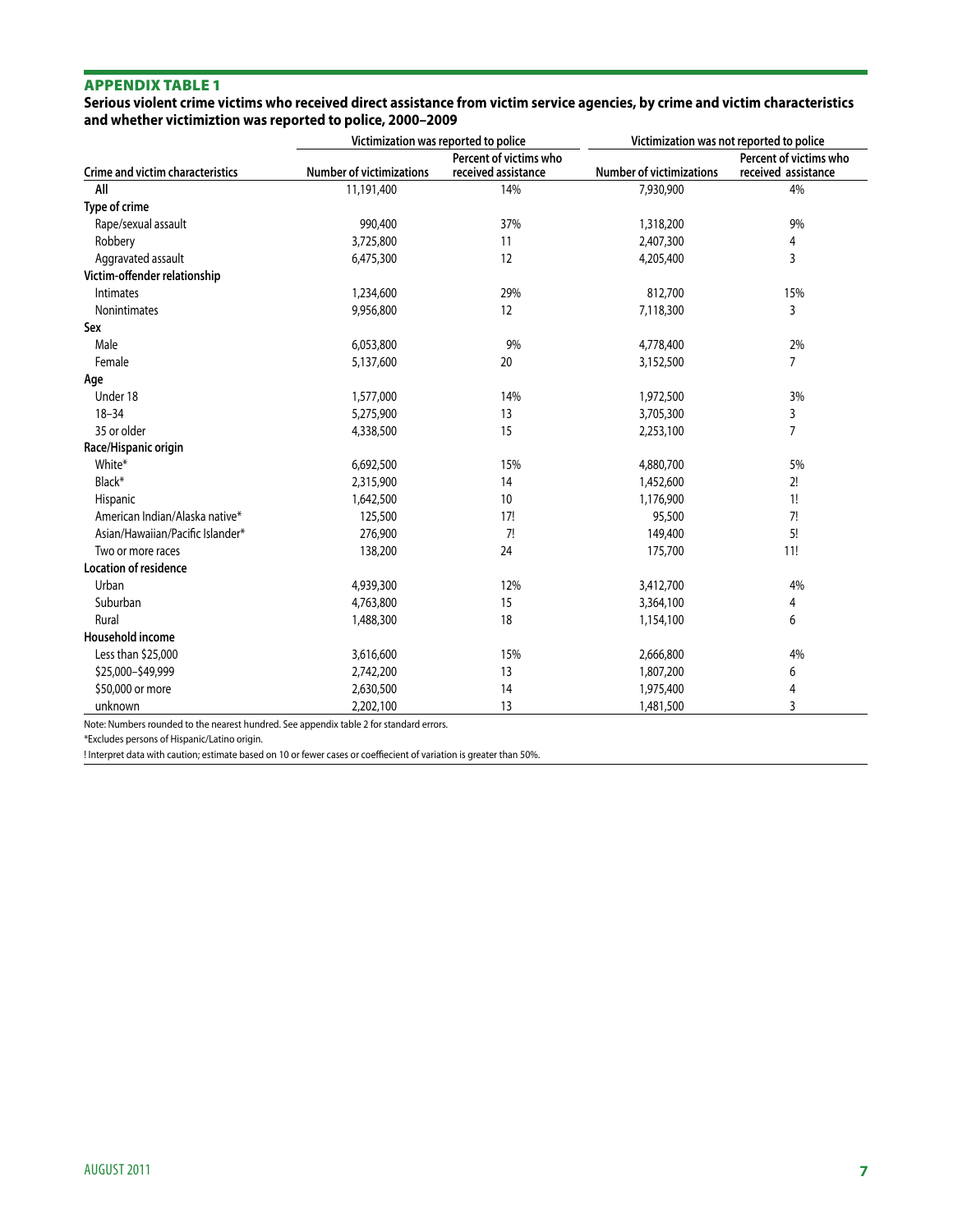**Standard errors for appendix table 1: Serious violent crime victims who received direct assistance from victim service agencies, by crime and victim characteristics and whether victimiztion was reported to police, 2000–2009**

|                                  |                             | Victimization was reported to police          | Victimization was not reported to police |                                               |  |
|----------------------------------|-----------------------------|-----------------------------------------------|------------------------------------------|-----------------------------------------------|--|
| Crime and victim characteristics | Number of<br>victimizations | Percent of victims who<br>received assistance | Number of<br>victimizations              | Percent of victims who<br>received assistance |  |
| All                              | 355,791                     | 0.91%                                         | 289,395                                  | 0.58%                                         |  |
| Type of crime                    |                             |                                               |                                          |                                               |  |
| Rape/sexual assault              | 87,828                      | 4.00%                                         | 102,894                                  | 2.02%                                         |  |
| Robbery                          | 185,617                     | 1.35                                          | 144,430                                  | 1.03                                          |  |
| Aggravated assault               | 256,556                     | 1.09                                          | 199,139                                  | 0.68                                          |  |
| Victim- offender relationship    |                             |                                               |                                          |                                               |  |
| <b>Intimates</b>                 | 99,213                      | 3.37%                                         | 78,782                                   | 3.21%                                         |  |
| <b>Nonintimates</b>              | 331,611                     | 0.89                                          | 271,367                                  | 0.53                                          |  |
| Sex                              |                             |                                               |                                          |                                               |  |
| Male                             | 246,550                     | 0.98%                                         | 214,549                                  | 0.52%                                         |  |
| Female                           | 223,855                     | 1.51                                          | 168,545                                  | 1.18                                          |  |
| Age                              |                             |                                               |                                          |                                               |  |
| Under 18                         | 113,731                     | 2.27%                                         | 128,995                                  | 0.98%                                         |  |
| $18 - 34$                        | 227,372                     | 1.24                                          | 185,025                                  | 0.72                                          |  |
| 35 or older                      | 202,786                     | 1.45                                          | 139,093                                  | 1.39                                          |  |
| Race/Hispanic origin             |                             |                                               |                                          |                                               |  |
| White                            | 261,650                     | 1.18%                                         | 217,225                                  | 0.82%                                         |  |
| <b>Black</b>                     | 141,283                     | 1.89                                          | 108,620                                  | 0.93                                          |  |
| Hispanic                         | 116,357                     | 1.91                                          | 96,612                                   | 0.73                                          |  |
| American Indian/Alaska native    | 29,090                      | 8.43                                          | 25,234                                   | 6.53                                          |  |
| Asian/Hawaiian/Pacific Islander  | 44,110                      | 3.86                                          | 31,865                                   | 4.46                                          |  |
| Two or more races                | 30,592                      | 9.16                                          | 34,693                                   | 5.94                                          |  |
| <b>Location of residence</b>     |                             |                                               |                                          |                                               |  |
| Urban                            | 218,774                     | 1.23%                                         | 176,429                                  | 0.87%                                         |  |
| Suburban                         | 214,165                     | 1.39                                          | 174,975                                  | 0.87                                          |  |
| Rural                            | 110,104                     | 2.59                                          | 95,570                                   | 1.78                                          |  |
| Household income                 |                             |                                               |                                          |                                               |  |
| Less than \$25,000               | 182,447                     | 1.58%                                         | 153,119                                  | 0.98%                                         |  |
| \$25,000-\$49,999                | 155,581                     | 1.69                                          | 122,780                                  | 1.43                                          |  |
| \$50,000 or more                 | 151,924                     | 1.78                                          | 129,103                                  | 1.13                                          |  |
| Unknown                          | 137,296                     | 1.87                                          | 109,822                                  | 1.13                                          |  |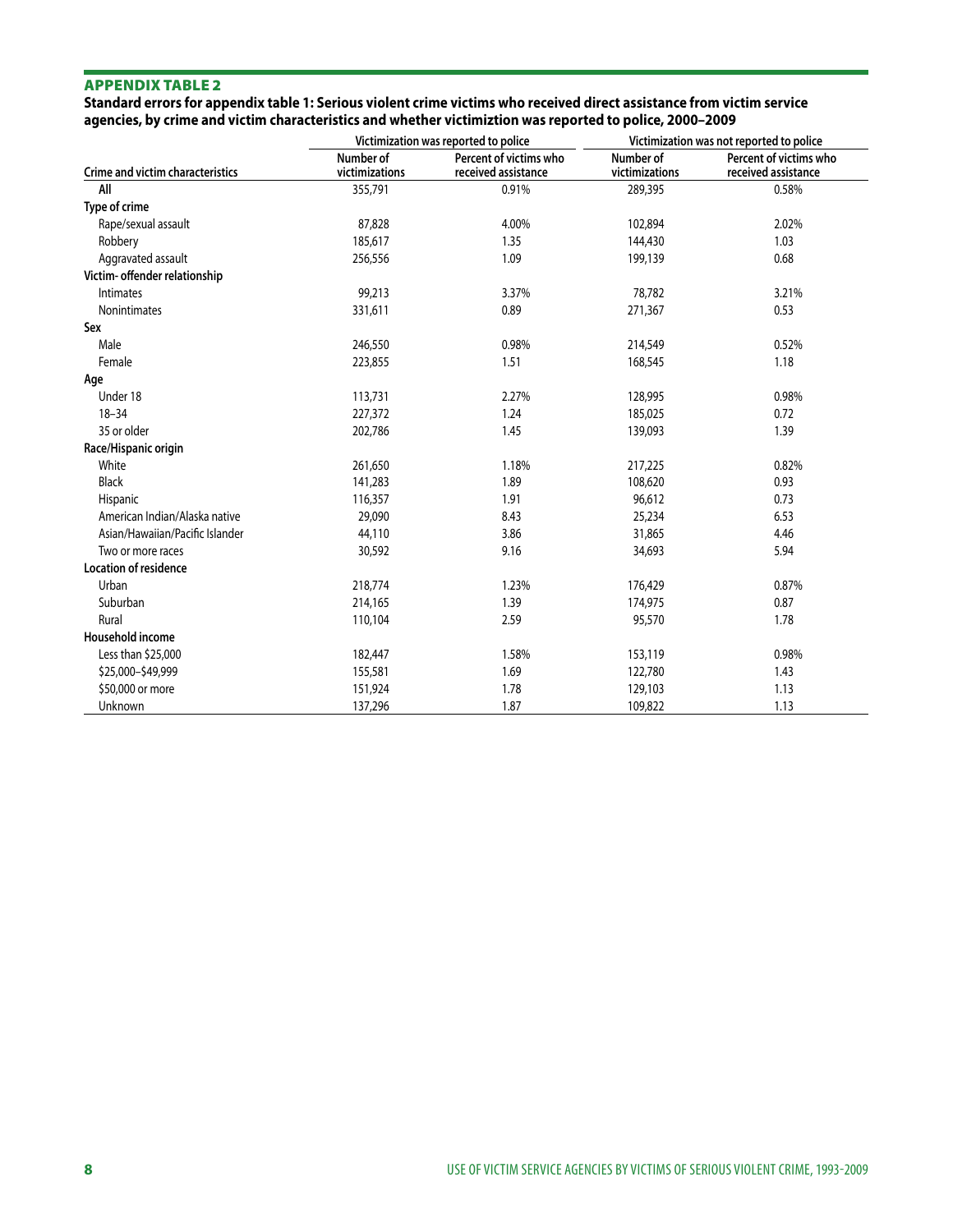**Number of serious violent crime victimizations and percent of victims who received direct assistance from a victim service agency, by victim characteristics and location of residence, 2000–2009**

|                                          | All areas                   |                                                     | Urban areas                 |                                                     | Suburban areas              |                                                     | <b>Rural areas</b>          |                                                     |
|------------------------------------------|-----------------------------|-----------------------------------------------------|-----------------------------|-----------------------------------------------------|-----------------------------|-----------------------------------------------------|-----------------------------|-----------------------------------------------------|
| Victim and household<br>charactertistics | Number of<br>victimizations | Percent of<br>victims who<br>received<br>assistance | Number of<br>victimizations | Percent of<br>victims who<br>received<br>assistance | Number of<br>victimizations | Percent of<br>victims who<br>received<br>assistance | Number of<br>victimizations | Percent of<br>victims who<br>received<br>assistance |
| All                                      | 19,361,100                  | 10%                                                 | 8,446,200                   | 9%                                                  | 8,230,900                   | 10%                                                 | 2,683,900                   | 12%                                                 |
| Sex                                      |                             |                                                     |                             |                                                     |                             |                                                     |                             |                                                     |
| Male                                     | 10,971,400                  | 6%                                                  | 4,839,700                   | 6%                                                  | 4,705,400                   | 6%                                                  | 1,426,300                   | 7%                                                  |
| Female                                   | 8,389,600                   | 15                                                  | 3,606,500                   | 13                                                  | 3,525,500                   | 16                                                  | 1,257,600                   | 18                                                  |
| Age                                      |                             |                                                     |                             |                                                     |                             |                                                     |                             |                                                     |
| Under 18                                 | 3,592,500                   | 8%                                                  | 1,319,300                   | 10%                                                 | 1,753,600                   | 7%                                                  | 519,700                     | 6%!                                                 |
| $18 - 34$                                | 9,079,100                   | 9                                                   | 4,329,000                   | 8                                                   | 3,634,800                   | 9                                                   | 1,115,300                   | 11                                                  |
| 35 or older                              | 6,689,400                   | 12                                                  | 2,797,900                   | 9                                                   | 2,842,600                   | 14                                                  | 1,048,900                   | 17                                                  |
| Race/Hispanic origin                     |                             |                                                     |                             |                                                     |                             |                                                     |                             |                                                     |
| White*                                   | 11,734,400                  | 11%                                                 | 3,807,800                   | 10%                                                 | 5,723,000                   | 11%                                                 | 2,203,600                   | 12%                                                 |
| Black*                                   | 3,816,100                   | 9                                                   | 2,555,000                   | 9                                                   | 1,064,500                   | 11                                                  | 196,700                     | 10 <sup>°</sup>                                     |
| Hispanic                                 | 2,849,400                   | 6                                                   | 1,641,800                   | 6                                                   | 1,060,500                   | 5                                                   | 147,100                     | 10!                                                 |
| American Indian/Alaska<br>Native*        | 221,000                     | 13!                                                 | 78,600                      | 4!                                                  | 75,100                      | 9!                                                  | 67,300                      | 26!                                                 |
| Asian/Hawaiian/Pacific<br>Islander*      | 426,300                     | 6!                                                  | 231,600                     | 3!                                                  | 194,600                     | 10!                                                 | 1                           | $\sim$ !                                            |
| Two or more races                        | 313,900                     | 17                                                  | 131,400                     | 24!                                                 | 113,300                     | 14!                                                 | 69,200                      | 8!                                                  |
| Household income                         |                             |                                                     |                             |                                                     |                             |                                                     |                             |                                                     |
| Less than \$25,000                       | 6,331,200                   | 10%                                                 | 3,384,100                   | 9%                                                  | 1,921,000                   | 9%                                                  | 1,026,200                   | 16%                                                 |
| \$25,000-\$49,999                        | 4,616,400                   | 10                                                  | 1,893,000                   | 10                                                  | 2,094,700                   | 11                                                  | 628,600                     | 9                                                   |
| \$50,000 or more                         | 4,685,100                   | 10                                                  | 1,352,400                   | 8                                                   | 2,862,000                   | 10                                                  | 470,600                     | 13                                                  |
| Unknown                                  | 3,728,400                   | 9                                                   | 1,816,700                   | 7                                                   | 1,353,200                   | 10                                                  | 558,500                     | 9                                                   |

Note: Numbers rounded to nearest hundred. See appendix table 4 for standard errors.

\*Excludes persons of Hispanic/Latino origin.

! Interpret data with caution; estimate based on 10 or fewer cases or coeffiecient of variation is greater than 50%.

:Less than 0.5 victimizations.

~Not applicable.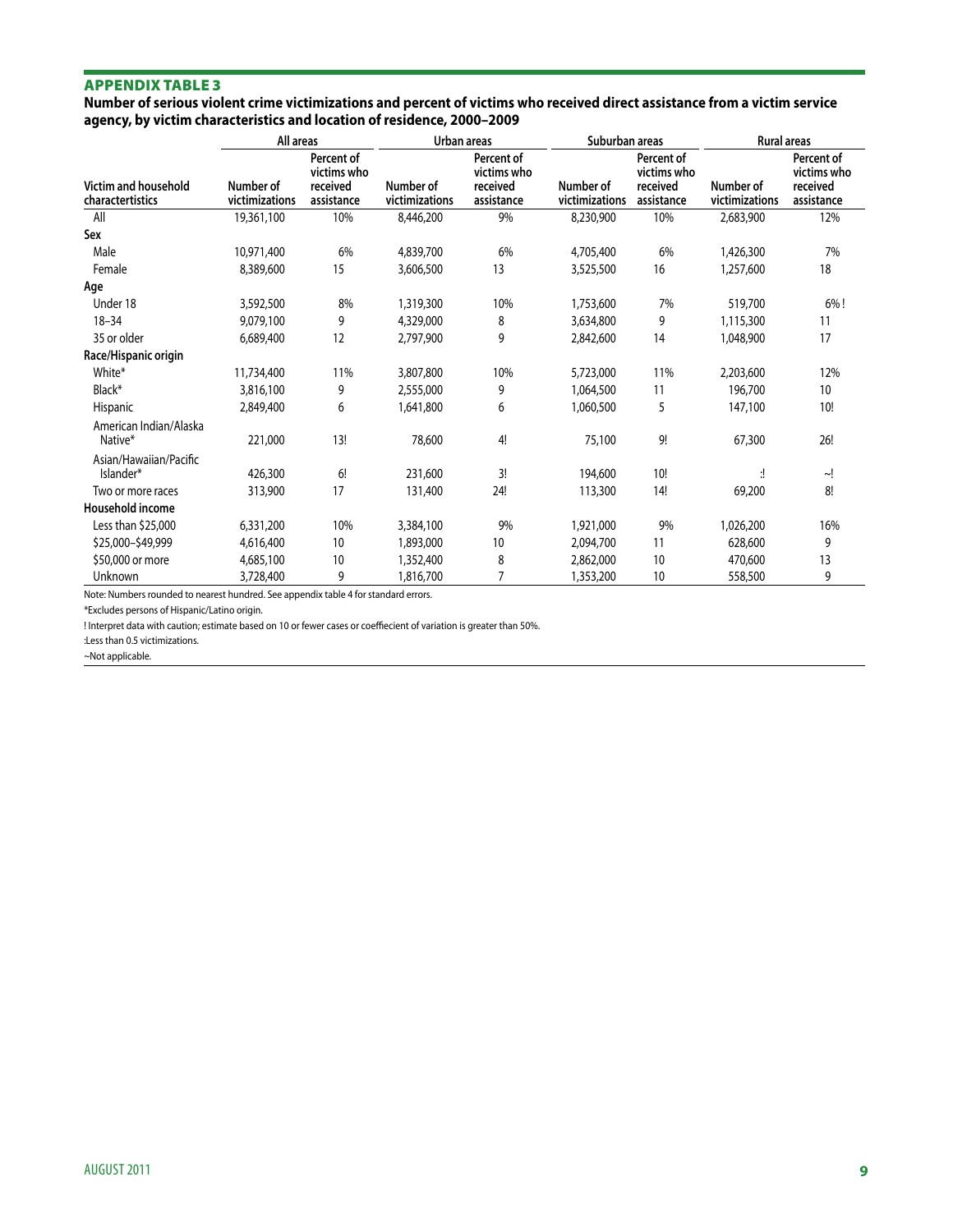**Standard errors for appendix table 3: Number of serious violent crime victimizations and percent of victims who received direct assistance from a victim service agency, by victim characteristics and location of residence, 2000–2009**

|                                           | All areas                                            |                                       | Urban areas                                                 |                                       | Suburban areas                                              |                                       | <b>Rural areas</b>                                          |                                       |
|-------------------------------------------|------------------------------------------------------|---------------------------------------|-------------------------------------------------------------|---------------------------------------|-------------------------------------------------------------|---------------------------------------|-------------------------------------------------------------|---------------------------------------|
| Victim and household<br>charactertistics  | Number of serious<br>violent crime<br>victimizations | Percent who<br>received<br>assistance | <b>Number of serious</b><br>violent crime<br>victimizations | Percent who<br>received<br>assistance | <b>Number of serious</b><br>violent crime<br>victimizations | Percent who<br>received<br>assistance | <b>Number of serious</b><br>violent crime<br>victimizations | Percent who<br>received<br>assistance |
| All                                       | 496,562                                              | 0.60%                                 | 300.475                                                     | 0.83%                                 | 295,877                                                     | 0.90%                                 | 153,680                                                     | 1.66%                                 |
| Sex                                       |                                                      |                                       |                                                             |                                       |                                                             |                                       |                                                             |                                       |
| Male                                      | 351,608                                              | 0.60%                                 | 216,155                                                     | 0.87%                                 | 212,626                                                     | 0.89%                                 | 107,517                                                     | 1.74%                                 |
| Female                                    | 299,270                                              | 1.07                                  | 182,152                                                     | 1.47                                  | 179.775                                                     | 1.64                                  | 100,235                                                     | 2.82                                  |
| Age                                       |                                                      |                                       |                                                             |                                       |                                                             |                                       |                                                             |                                       |
| Under 18                                  | 181,743                                              | 1.18%                                 | 102,942                                                     | 2.08%                                 | 120,716                                                     | 1.60%                                 | 61,783                                                      | 2.59%                                 |
| $18 - 34$                                 | 313,750                                              | 0.80                                  | 202,527                                                     | 1.10                                  | 182,978                                                     | 1.23                                  | 93,777                                                      | 2.43                                  |
| 35 or older                               | 261,545                                              | 1.08                                  | 157,383                                                     | 1.41                                  | 158,819                                                     | 1.69                                  | 90,648                                                      | 2.96                                  |
| Race/Hispanic origin                      |                                                      |                                       |                                                             |                                       |                                                             |                                       |                                                             |                                       |
| White                                     | 366,170                                              | 0.79%                                 | 187,974                                                     | 1.27%                                 | 238,543                                                     | 1.11%                                 | 137,349                                                     | 1.83%                                 |
| Black                                     | 188,211                                              | 1.23                                  | 149,418                                                     | 1.44                                  | 91,390                                                      | 2.42                                  | 36,815                                                      | 5.35                                  |
| Hispanic                                  | 159,037                                              | 1.14                                  | 116,329                                                     | 1.50                                  | 91,200                                                      | 1.68                                  | 31,607                                                      | 6.27                                  |
| American Indian/<br>Alaskan Native        | 39,147                                               | 5.61                                  | 22,811                                                      | 5.80                                  | 22,280                                                      | 8.22                                  | 21,052                                                      | 13.41                                 |
| Asian/Hawaiian/<br>other Pacific Islander | 55,533                                               | 2.95                                  | 40,128                                                      | 2.93                                  | 36,608                                                      | 5.34                                  | $\tilde{\phantom{a}}$                                       | $\tilde{\phantom{a}}$                 |
| Two or more races                         | 47,151                                               | 5.34                                  | 29,796                                                      | 9.40                                  | 27,580                                                      | 8.15                                  | 21,357                                                      | 7.92                                  |
| Household income                          |                                                      |                                       |                                                             |                                       |                                                             |                                       |                                                             |                                       |
| Less than \$25,000                        | 253,163                                              | 1.02%                                 | 175,574                                                     | 1.31%                                 | 127,082                                                     | 1.71%                                 | 89,565                                                      | 2.92%                                 |
| \$25,000-\$49,999                         | 210,267                                              | 1.18                                  | 126,033                                                     | 1.75                                  | 133,458                                                     | 1.77                                  | 68,486                                                      | 2.96                                  |
| \$50,000 or more                          | 212,090                                              | 1.14                                  | 104,373                                                     | 1.85                                  | 159,440                                                     | 1.48                                  | 58,564                                                      | 3.89                                  |
| Unknown                                   | 185,692                                              | 1.22                                  | 123,143                                                     | 1.59                                  | 104,407                                                     | 2.14                                  | 64,235                                                      | 3.10                                  |
| ~Not applicable.                          |                                                      |                                       |                                                             |                                       |                                                             |                                       |                                                             |                                       |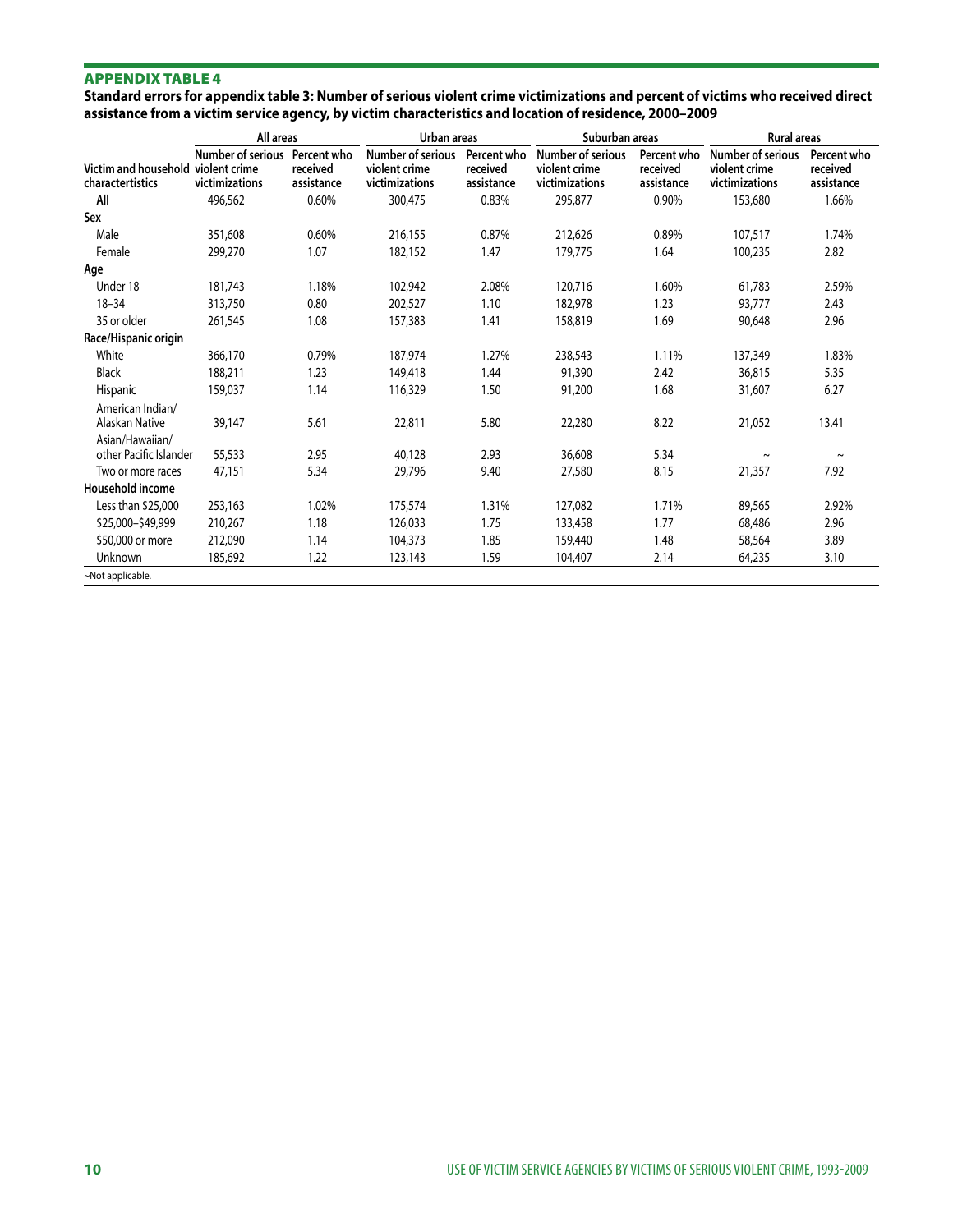**Serious violent crime victims who received direct assistance from victim service agencies, by whether the victim experienced criminal justice system action pertaining to the case, 2000–2009**

| Percent of serious violent crime victims<br>who received assistance when- |                                      |  |  |  |
|---------------------------------------------------------------------------|--------------------------------------|--|--|--|
|                                                                           | Action occurred Action did not occur |  |  |  |
| 14%                                                                       | 4%                                   |  |  |  |
| 22                                                                        | 9                                    |  |  |  |
| 23                                                                        | 10                                   |  |  |  |
| 34                                                                        | 9                                    |  |  |  |
| 39                                                                        | 8                                    |  |  |  |
| Note: See appendix table 6 for standard errors.                           |                                      |  |  |  |
|                                                                           |                                      |  |  |  |

#### Appendix table 6

**Standard errors for appendix table 5: Serious violent crime victims who received direct assistance from victim service agencies, by whether the victim experienced criminal justice system action pertaining to the case, 2000–2009**

|                                                         | Percent of serious violent crime victims<br>who received assistance when- |                                |  |  |
|---------------------------------------------------------|---------------------------------------------------------------------------|--------------------------------|--|--|
| Criminal justice system action                          | <b>Action</b><br>occurred                                                 | <b>Action did</b><br>not occur |  |  |
| Police notified                                         | 0.90%                                                                     | 0.60%                          |  |  |
| Complaint signed                                        | 1.74                                                                      | 0.92                           |  |  |
| Arrest made                                             | 1.94                                                                      | 0.96                           |  |  |
| Contact made with other criminal<br>justice authorities | 2.74                                                                      | 0.81                           |  |  |
| All four actions                                        | 3.74                                                                      | 0.56                           |  |  |

# Appendix table 7

**Base population numbers and standard errors for serious violent crime rate per persons 12 or older and percentage of serious violent crime victims who received assistance from victim service agencies, 1993–2009**

|      | U.S. resident                 |                                  |                                               |
|------|-------------------------------|----------------------------------|-----------------------------------------------|
| Year | population age<br>12 or older | Rate of serious<br>violent crime | Percent of victims who<br>received assistance |
| 1993 | 210,906,900                   | 0.90                             | 0.82                                          |
| 1994 | 213,136,000                   | 0.70                             | 0.68                                          |
| 1995 | 215,080,700                   | 0.61                             | 0.84                                          |
| 1996 | 217,234,300                   | 0.60                             | 0.83                                          |
| 1997 | 219,839,100                   | 0.61                             | 0.93                                          |
| 1998 | 221,881,000                   | 0.65                             | 1.05                                          |
| 1999 | 224,568,400                   | 0.60                             | 1.02                                          |
| 2000 | 226,804,600                   | 0.55                             | 1.09                                          |
| 2001 | 229,215,300                   | 0.51                             | 1.25                                          |
| 2002 | 231,589,300                   | 0.44                             | 1.33                                          |
| 2003 | 239,306,000                   | 0.44                             | 1.45                                          |
| 2004 | 241,703,700                   | 0.42                             | 1.54                                          |
| 2005 | 244,505,300                   | 0.48                             | 1.63                                          |
| 2006 | 247,233,100                   | 0.51                             | 1.37                                          |
| 2007 | 250,344,900                   | 0.42                             | 1.43                                          |
| 2008 | 252,242,500                   | 0.42                             | 1.64                                          |
| 2009 | 254,105,600                   | 0.40                             | 1.51                                          |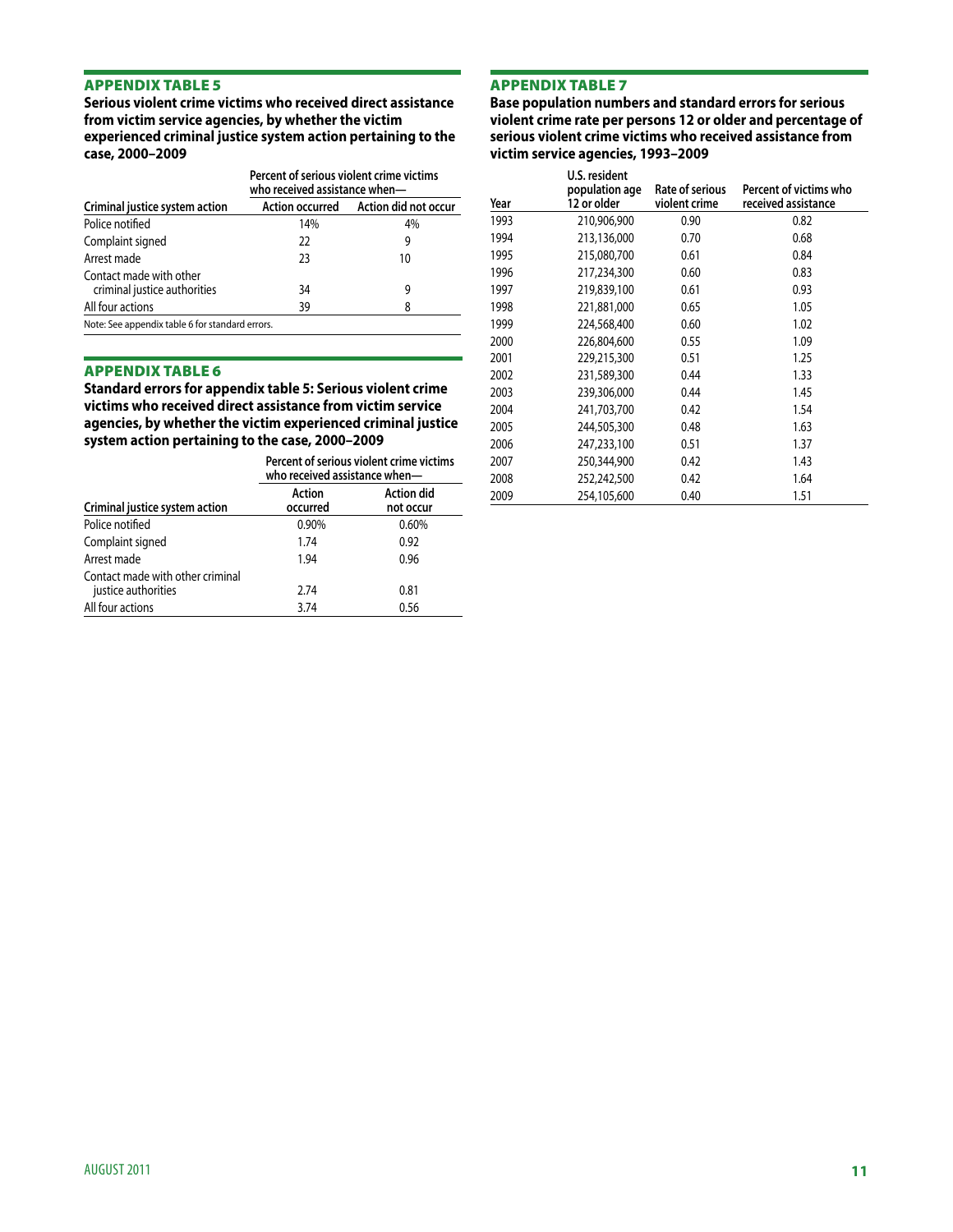# **Standard errors for serious violent crime victims who received assistance from victim service agencies, by type of agency, 1993–2009**

|      | Serious violent crime victims who received assistance |                              |                                  |  |  |
|------|-------------------------------------------------------|------------------------------|----------------------------------|--|--|
| Year | All victim service<br>agencies                        | Government<br>service agency | <b>Private service</b><br>agency |  |  |
| 1993 | 0.82%                                                 | 0.52%                        | 0.51%                            |  |  |
| 1994 | 0.68                                                  | 0.52                         | 0.41                             |  |  |
| 1995 | 0.84                                                  | 0.62                         | 0.46                             |  |  |
| 1996 | 0.83                                                  | 0.59                         | 0.51                             |  |  |
| 1997 | 0.93                                                  | 0.69                         | 0.56                             |  |  |
| 1998 | 1.05                                                  | 0.77                         | 0.60                             |  |  |
| 1999 | 1.02                                                  | 0.79                         | 0.44                             |  |  |
| 2000 | 1.09                                                  | 0.75                         | 0.73                             |  |  |
| 2001 | 1.25                                                  | 0.85                         | 0.67                             |  |  |
| 2002 | 1.30                                                  | 0.93                         | 0.77                             |  |  |
| 2003 | 1.39                                                  | 1.06                         | 0.84                             |  |  |
| 2004 | 1.54                                                  | 1.21                         | 0.77                             |  |  |
| 2005 | 1.63                                                  | 1.16                         | 1.07                             |  |  |
| 2006 | 1.37                                                  | 1.10                         | 0.70                             |  |  |
| 2007 | 1.43                                                  | 1.08                         | 0.76                             |  |  |
| 2008 | 1.64                                                  | 1.33                         | 0.83                             |  |  |
| 2009 | 1.51                                                  | 1.23                         | 0.76                             |  |  |

#### Appendix table 10

#### **Standard errors for serious violent crime victims who received follow-up criminal justice system action, by type of action, 2000–2009**

| Criminal justice follow-up action                       | Victim received<br>assistance | Victim did not<br>receive assistance |
|---------------------------------------------------------|-------------------------------|--------------------------------------|
| Police not notificed                                    | 2.24%                         | 1.08%                                |
| Police notified                                         | 2.30                          | 1.09                                 |
| Complaint signed                                        | 2.95                          | 0.80                                 |
| Arrest made                                             | 2.90                          | 0.74                                 |
| Contact made with other criminal<br>justice authorities | 2.86                          | 0.55                                 |
| All follow-up actions                                   | 2.50                          | 0.40                                 |

# Appendix table 9

**Standard errors for serious violent crime victims who received direct assistance from victim service agencies, by whether victimization was reported to the police, 2000–2009**

| Percent of serious violent crime victims who received |
|-------------------------------------------------------|
| direct assistance from victim service agencies when   |
| victimization was-                                    |

| VILUIIIILAUUII WAS— |                        |                            |
|---------------------|------------------------|----------------------------|
| Year                | Reported to the police | Not reported to the police |
| Total               | 0.90%                  | 0.59%                      |
| 2000                | 1.68%                  | 1.06%                      |
| 2001                | 1.97                   | 0.90                       |
| 2002                | 1.99                   | 1.07                       |
| 2003                | 1.96                   | 1.92                       |
| 2004                | 2.26                   | 1.48                       |
| 2005                | 2.47                   | 1.64                       |
| 2006                | 2.15                   | 1.28                       |
| 2007                | 2.18                   | 1.30                       |
| 2008                | 2.40                   | 1.80                       |
| 2009                | 2.25                   | 1.39                       |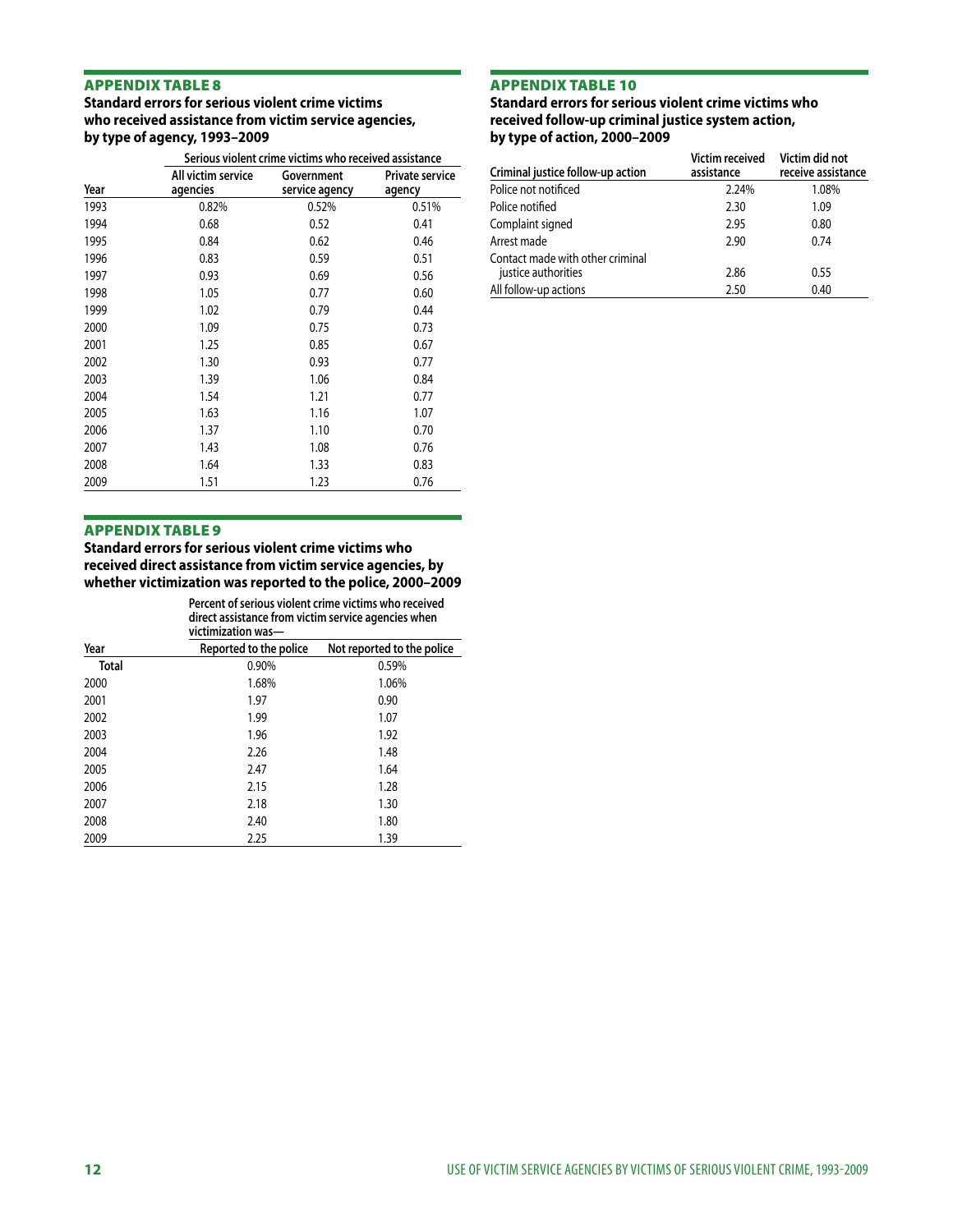#### Appendix table 11 **Standard errors for victims who received assistance from victim service agencies, by type of offense, 2000–2009**

| Serious violent crime victims |       |                      |         |                    |                |                |
|-------------------------------|-------|----------------------|---------|--------------------|----------------|----------------|
| Year                          | All   | Rape /sexual assault | Robbery | Aggravated assault | Simple assault | Property crime |
| Total                         | 0.60% | 2.22%                | 0.92%   | 0.73%              | 0.38%          | 0.09%          |
| 2000                          | 0.93% | 4.76%                | 1.74%   | 1.11%              | 0.88%          | 0.17%          |
| 2001                          | 1.25  | 4.60                 | 1.85    | 1.45               | 0.81           | 0.18           |
| 2002                          | 1.33  | 4.41                 | 2.37    | 1.46               | 0.77           | 0.21           |
| 2003                          | 1.44  | 5.43                 | 2.28    | 1.73               | 0.93           | 0.19           |
| 2004                          | 1.53  | 5.61                 | 2.49    | 1.84               | 0.83           | 0.19           |
| 2005                          | 1.63  | 6.32                 | 1.77    | 2.28               | 0.96           | 0.22           |
| 2006                          | 1.37  | 4.68                 | 2.13    | 1.72               | 0.89           | 0.19           |
| 2007                          | 1.43  | 5.21                 | 2.15    | 1.55               | 1.00           | 0.19           |
| 2008                          | 1.64  | 5.43                 | 2.62    | 2.05               | 0.88           | 0.19           |
| 2009                          | 1.51  | 5.69                 | 2.31    | 1.93               | 0.91           | 0.18           |

#### Appendix table 12

**Standard errors for percentage of serious violent crime victims who received assistance from victim service agencies, by victim-offender relationship, 2000–2009**

| Year  | Intimate partners | <b>Non-intimates</b> |
|-------|-------------------|----------------------|
| Total | 2.46%             | 0.58%                |
| 2000  | 6.42%             | 1.01%                |
| 2001  | 4.57              | 1.23                 |
| 2002  | 5.69              | 1.28                 |
| 2003  | 5.67              | 1.36                 |
| 2004  | 5.94              | 1.49                 |
| 2005  | 7.34              | 1.58                 |
| 2006  | 4.96              | 1.33                 |
| 2007  | 5.47              | 1.38                 |
| 2008  | 6.26              | 1.60                 |
| 2009  | 6.23              | 1.39                 |

#### Appendix table 13

**Percentage of serious violent crime victims who received direct assistance from victim service agencies, by extent of injury experienced, 2000–2009**

| <b>Extent of injury</b>   | Percent of victims who received assistance |
|---------------------------|--------------------------------------------|
| No injury                 | 0.61%                                      |
| Any injury                | 1.17                                       |
| Minor injury              | 1.41                                       |
| Serious injury            | 2.04                                       |
| Rape without other injury | 4.56                                       |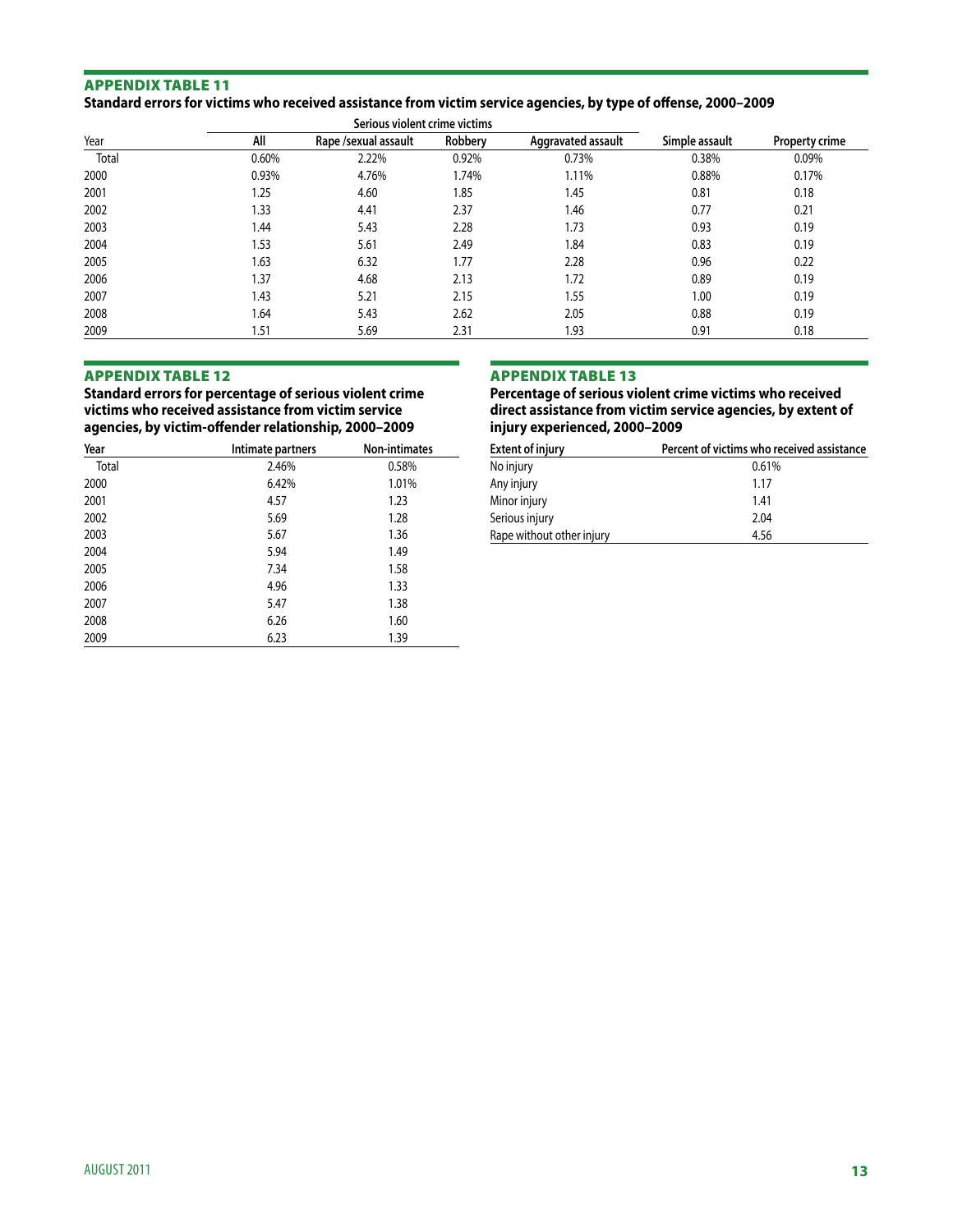**Standard errors for percentage of serious violent crime victims who received direct assistance from victim service agencies, by victim characteristics, 2000–2009**

# Appendix table 15

**Standard errors for percentage of serious violent crime victims who received direct assistance from victim service agencies, by household characteristics, 2000–2009** 

| Victim charactertistic          | Percent of victims who received assistance |
|---------------------------------|--------------------------------------------|
| Sex                             |                                            |
| Male                            | 0.61%                                      |
| Female                          | 1.07                                       |
| Age                             |                                            |
| $12 - 17$                       | 3.59%                                      |
| $18 - 34$                       | 0.80                                       |
| 35 or older                     | 1.08                                       |
| Race/Hispanic origin            |                                            |
| White                           | 0.79%                                      |
| Black                           | 1.23                                       |
| <b>Hispanic</b>                 | 1.13                                       |
| American Indian/Alaska native   | 5.61                                       |
| Asian/Hawaiian/Pacific Islander | 2.95                                       |
| Two or more races               | 5.34                                       |

| Household characteristic       | Percent of victims who received assistance |
|--------------------------------|--------------------------------------------|
| Income                         |                                            |
| Less than \$25,000             | 1.02%                                      |
| \$25,000-\$49,999              | 1.18                                       |
| \$50,000 or more               | 1.15                                       |
| Unknown                        | 1.22                                       |
| Location of residence          |                                            |
| Urban                          | 0.83%                                      |
| Suburban                       | 0.90                                       |
| Rural                          | 1.66                                       |
| Household members under age 12 |                                            |
| None                           | 0.72%                                      |
| One                            | 1.27                                       |
| Two or more                    | 1.54                                       |